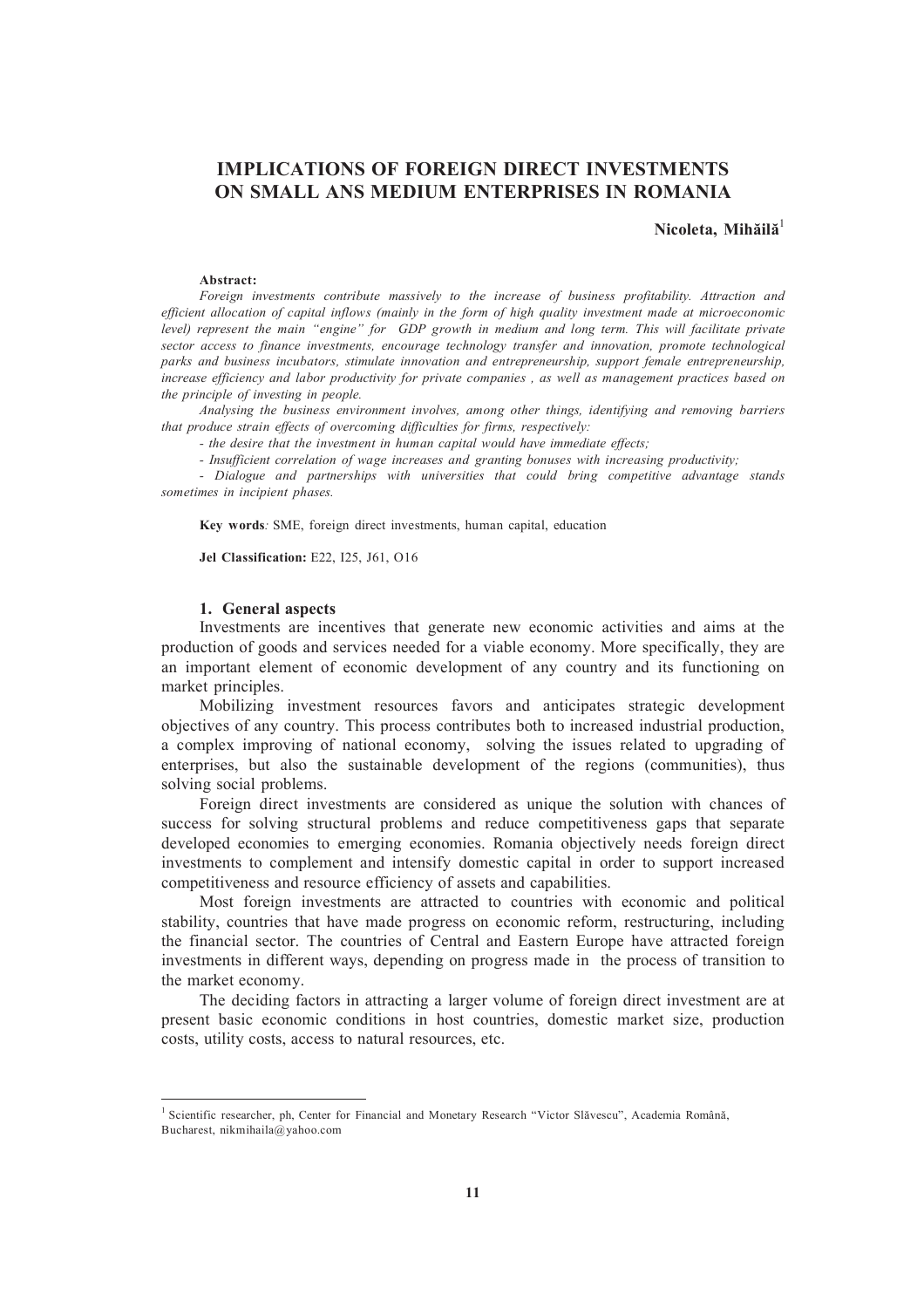In order to increase the competitiveness of Romanian products and services to cope with the competition in the single internal market, Romania has drafted Competitiveness Strategy for 2012-2020, aligned to European requirements, which aims at moving from economic development model based on hand cheap labour to the one based on quality infrastructure investment, in which the potential of workforce well prepared will be led by creative enterprises. This strategy is based on four pillars:

- Economic performance: macroeconomic stability, industry, pro-export strategy, agriculture, tourism, cohesion policy.

- The efficiency of public institutions

- Efficiency business environment: employment, improving the business environment, financial markets

- Infrastructure: transport, energy and environment, health, education and innovation.

It is recognized that FDI is an important source of employment for the host countries, thus highlighting their role in the creation or job reallocation. Investors focuses on the implications of expanding the production activity at international level and its consequences on both the developed and emerging countries.

We believe that the exit the current economic crisis must be based on foreign investment, founded on competitiveness and higher skilled workforce; the current economic crisis deepens the inequality between people, providing them problems such as the existence of jobs, increasing unemployment in almost all sectors of the economy.

The impact of FDI on employment in the host country depends on many factors: stage of investment, purpose, economic sector and different regions of the host country in which the investment is.

If the investment is aimed at creating new objectives, the effect on employment is reflected in the increasing the number of jobs. If there are mergers, acquisitions or just a replacement of owner's investment objective, it is possible that the number of jobs to decrease or remain unchanged.

If regarding taxation the comparisons are relatively easy to do, the same can not be said about how friendly a business environment is to Employment phenomenon may be influenced by industry or economic sector character where the investment occurs, so if it takes place in labour intensive economic sectors, such as construction or agriculture, it would be possible to achieve an increase in employment labour available locally.

In case the investment is made into branches that require significant financial resources such as information and communication technology, investment effects materialize in increased quality and efficiency of the workforce, a training top and not an increase in the number of employees.

Business environment in Romania needs economic freedom and friendly taxation for entrepreneurs, including foreign investors. Creating a favorable economic environment is achieved by promoting favorable conditions for attracting foreign investors, such as fair and non-discriminatory treatment, protection against illegal expropriation, direct recourse to international arbitration, and the transformation of Romania into an attractive environment from a tax perspective.

#### **2. Investment climate in Romania. Features**

The investor, when deciding to invest in a country, focuses on two things: the level of taxation and how friendly is the local business environment. It is hard to decide where is best to start a business: in a low tax state, but with higher corruption, or in one with high taxes, but stable and predictable business environment.

another. In this respect the World Bank realises an annual report, Doing Business, which evaluates all indicators that measure predictability of the business environment.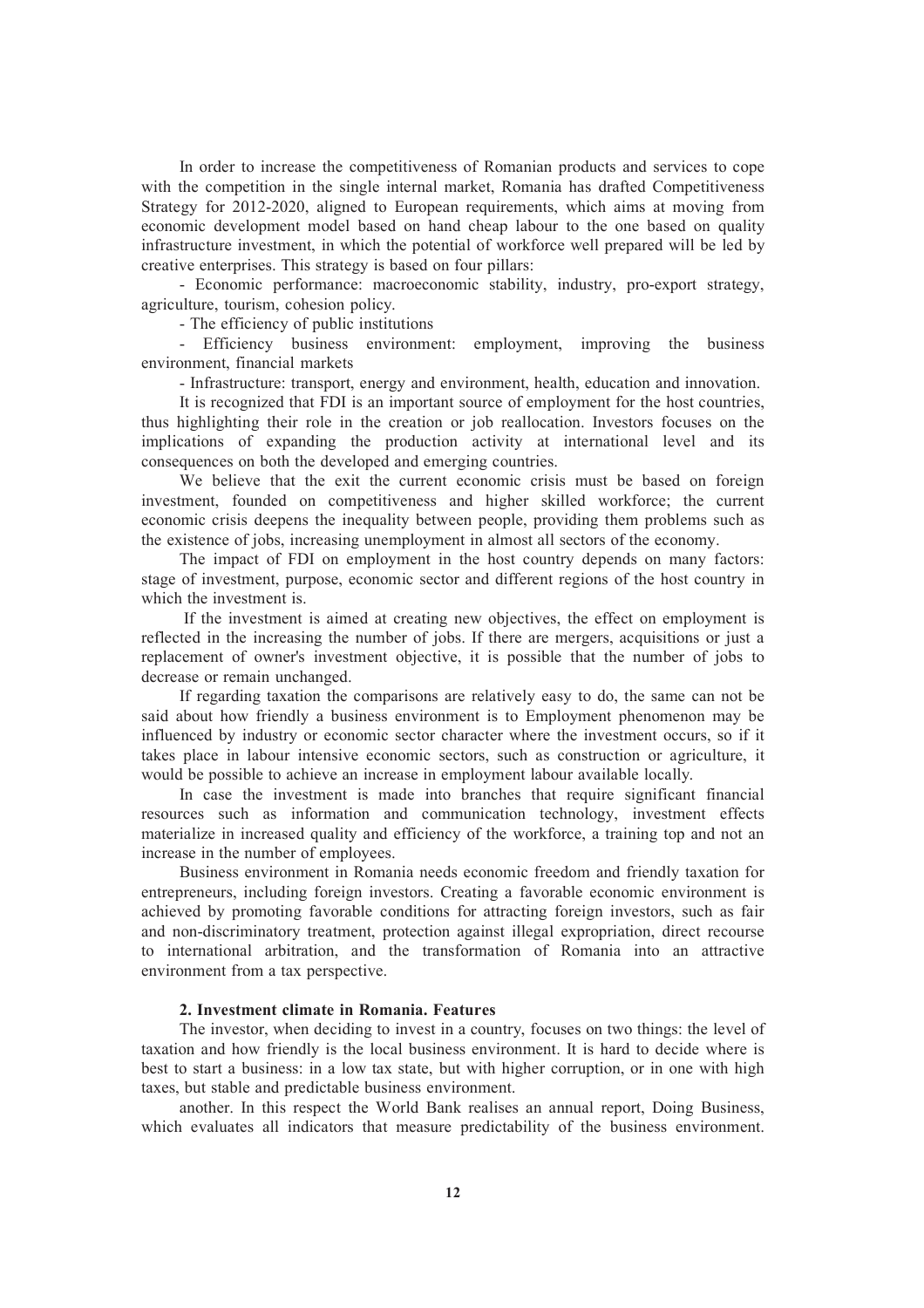Romania ranked 73 of 189 countries, compared with 72 the previous position. Basically, despite three regulatory environment improvements considered in ranking by World Bank in Doing Business report for 2014, Romania lost one position, hovering on 73 this year.

In 2013 we ranked 72 position; meanwhile, most countries improved the regulatory environment and understood that small and medium enterprises represent both an engine for economic growth that could help economies to recover and an engine to job creation. That generates implicitly an increase in global competitiveness to attracting foreign investments.

An unfriendly regulatory environment for entrepreneurs means more time and more money lost in the creation and growing a business. On the other hand, an effective regulatory environment will increase the chances for entrepreneurs to develop their business and create jobs, which means for employees social security and stable income

If at general level Romania ranked the 73, on certain areas of analysis considered by the World Bank Romania ranked better or towards the end of the race. For example, starting a business in Romania is ranked 60 of 189 countries, 5 places higher than last year. In Romania it takes 8.5 days and to the performance of five procedures to start a business. By comparison, the global average is 25 days and the fulfillment of seven procedures. At extremes, in New Zealand it only takes half a day and a procedure and in countries like Suriname is needed for an entrepreneur to wait 208 days to register a business.

Romania scored positively in 2012-2013, according to Doing Business 2014 report, at enforcing contracts, facilitating the application by adopting a new Code of Civil Procedure. Also in Romania became easier the payment of taxes by reducing their payment frequency from quarterly to every six months.

Regarding costs and ease of paying taxes, Romania ranks 134 of 189 analyzed countries, 136 to getting building permits and 174 to getting electricity.

In Doing Business data interpretation should be considered the fact that it has been taken into account the regulatory environment for small and medium businesses operating in the largest city in each country, on 1 June 2013.

More specifically:

- Romania is ranked 73 of 189 countries in context of business environment;

- as regards to access to credit, our country has fallen two places from last year, reaching position 13;

- In terms of starting a business, Romania reached number 60, five positions above;

- in accessing electricity, Romania is ranked 174, one position down from last year;

- payment of taxes by companies has been simplified, climbing Romania to 134th in the world (ranked 139 obtained in 2013). However, European companies have to pay on average only 12 charges.

- In terms of resolving insolvency, Romania climbed four positions to 99th. - place 76 is the only position that Romania has managed to keep in the overall standings in international trade. Thus, imports require still five documents, 12 days and a cost of \$ 1,485 per container.

- Romania is ranked 52 in chapter protecting investors, one position below the previous year. The strength of the business environment in Romania is transparency. However, as regards accountability for managers of firms, ease of opening court cases by shareholders and the investor protection level are still weak points for Romania.

### **3. Foreign Direct Investments(FDI) in Romania. Characteristics and evolution**

Along with beginning the crisis and reducing the volume of foreign direct investments starting with 2009, the annual rates of growth valued at 5-7% have experienced sharp declines. Also, factors of production, such as labour and human capital, suffered significant negative changes, decreasing their contribution to economic growth. Workforce was reduced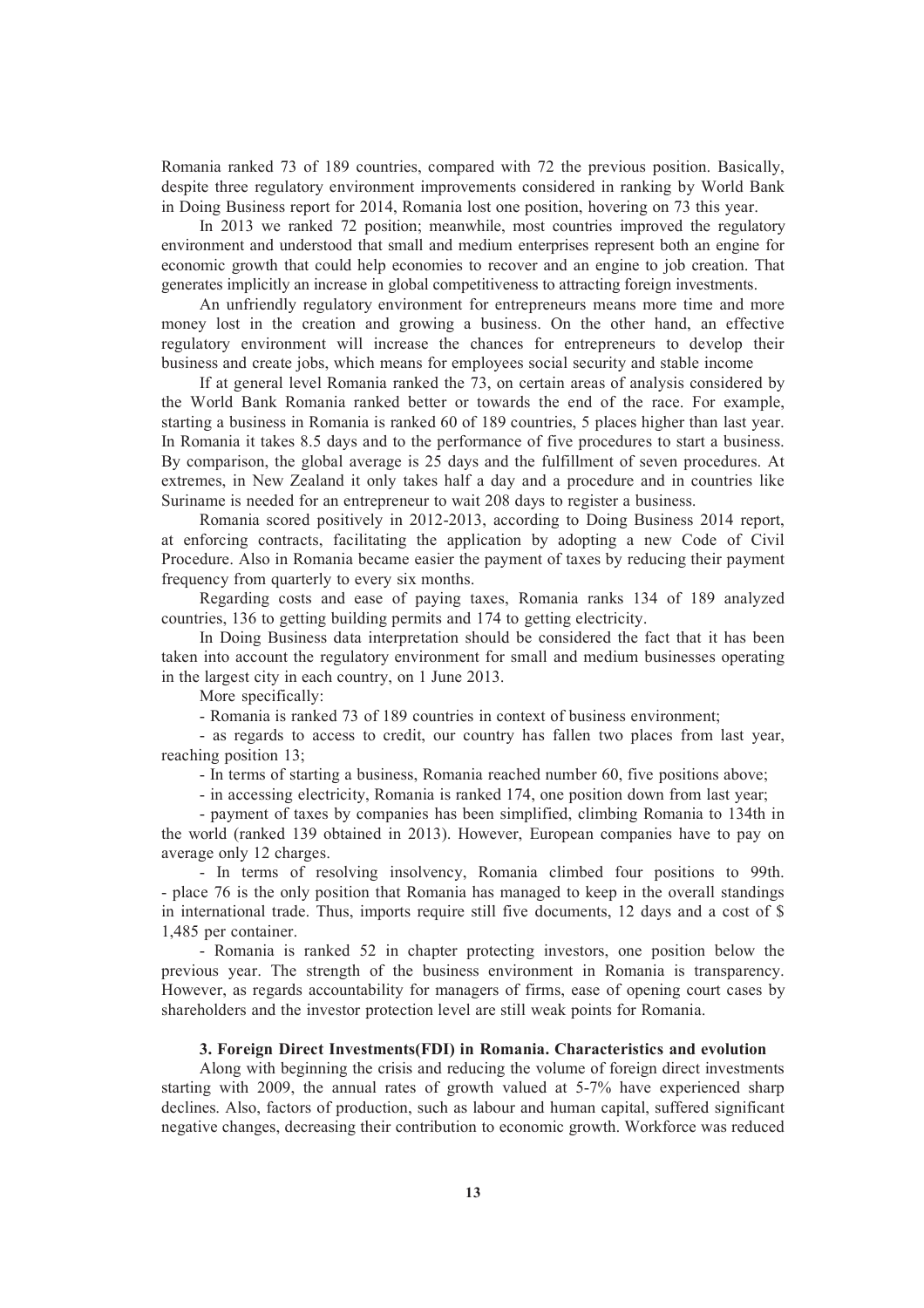both in number and qualitatively, through the migration of approx. 2 million people, including more skilled or highly specialized personal and domestic human capital was shaken up by austerity measures introduced. The employment rate of labour decreased continuously in recent years to 63%, showing the lowest value in the EU-27.



**Graphic 1 - Evolution of foreign investments in Romania**

Source: NBR Annual Report 2013, FDI in Romania in 2012

Evolution of FDI flow had an upward trend since 2002 until 2008, when the peak has touched 9.49 billion. After this point, massive withdrawals of foreign capital led to the collapse of the investment volume to 1.6 billion in 2012. This evolution was reflected not only in the growth rate of GDP, but also in the number of staff employed in the economy in respective intervals. Thus, in the peak year of 2008, the Romanian economy had an average number of employees of 4.8 million people, the largest in tle last decade. In that year multinational companies started business in Romania, such as Nokia mobile phone factory in Jucu, Delphi Diesel System auto parts factory in Iasi or P  $\&$  G cosmetics factory from Urlati. Other multinational companies have extended their activity and created jobs locally.

Drastic reduction in foreign investments in the coming years, the decrease in consumption and the need to reducing costs for companies had an immediate effect as regards the total number of employees; the historical minimum was recorded in January of 2011, when in the economy were employed only 4,09 million persons.

The flow of foreign direct investment in 2011 amounted to a total value of 1,815 million euro, lower compared to previous year. This volume was distributed in proportion of 83.3% as share capital and 16.7% as net credit received from foreign investors. Distribution of FDI by main economic activity shows the orientation to manufacturing with a FDI value to 1.253 million euros (31.5% of total). Within this industry, the best represented sectors are oil processing, chemicals, rubber and plastic products (6.3% of total), transport means (5.2%), metallurgy (4.9%), food, beverages and tobacco (4.1%) and cement, glass, ceramics (3.2%).

Other areas of interest were construction and real estate (939 million), financial intermediation, insurance (913 million) and trade (409 million euros).

As types of FDI, in 2011 are differentiated greenfield investments, mergers, acquisitions and corporate development. Greenfield investments were very low, only 0.7% of the equity interests in companies and mergers and acquisitions category 2.1% of equity. The predominant (97.2%) in the flow of shareholdings in 2011 was used for the development of companies.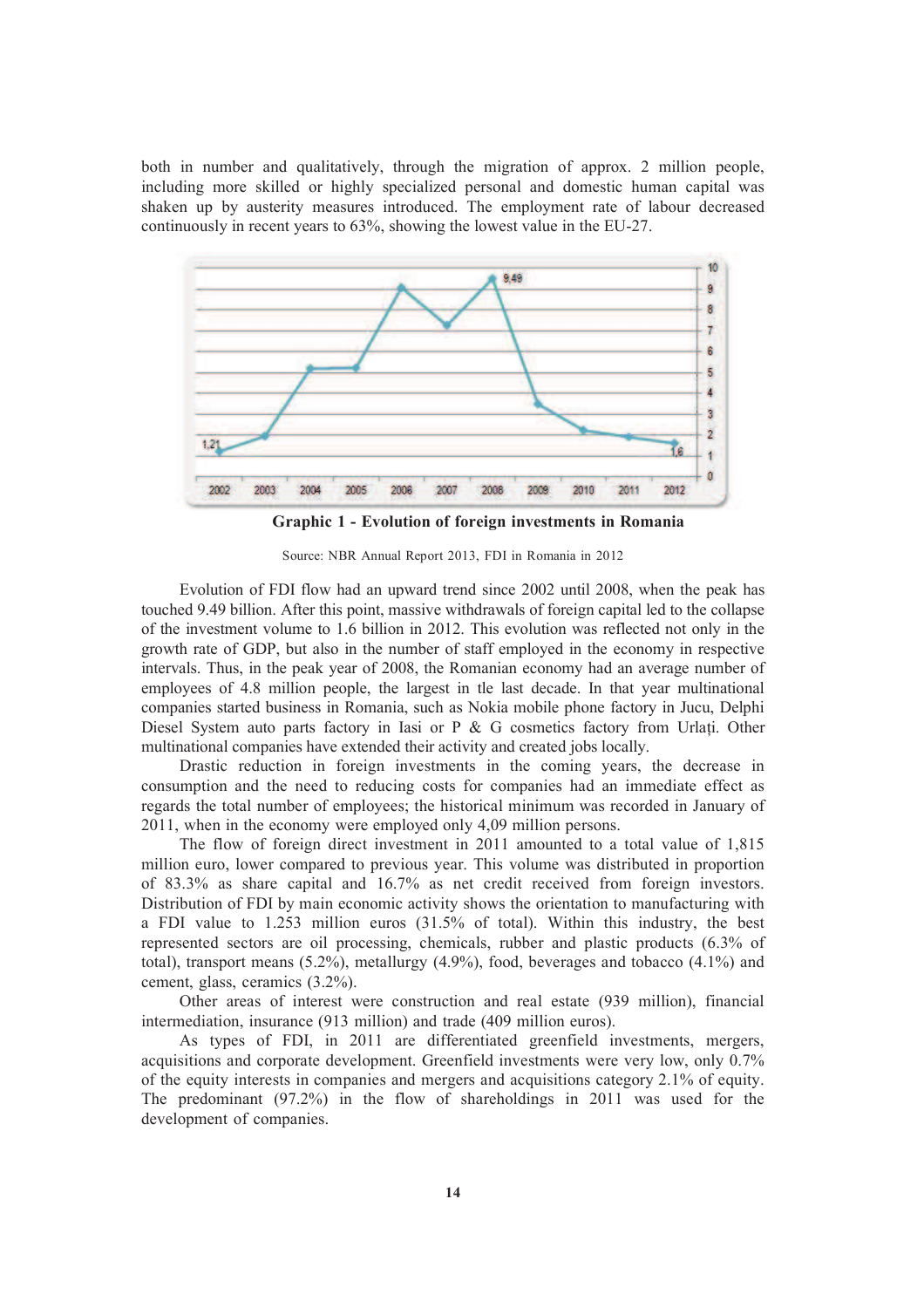From the territorial point of view, FDI in 2012 are oriented towards Bucharest-Ilfov region, the following development regions benefiting to FDI being the Central region, Western region, South-Muntenia and South-East.

We mention that FDIs were located by territorial headquarters of direct investment enterprises, which do not always correspond with the location of economic activity.

| $1400C$ $1 - 1210C$ $9$ $1C$ $100C$ $1.120C$ |                     |  |  |  |
|----------------------------------------------|---------------------|--|--|--|
| <b>Regions</b>                               | Share in $FDI(\% )$ |  |  |  |
| <b>Bucharest-Ilfov</b>                       | 60,6                |  |  |  |
| Center                                       | 7,8                 |  |  |  |
| West                                         | 7,6                 |  |  |  |
| South-Muntenia                               | 7,2                 |  |  |  |
| South-Est                                    | 5,5                 |  |  |  |
| <b>North-West</b>                            | 4,8                 |  |  |  |
| <b>North-West Oltenia</b>                    | 3,5                 |  |  |  |
| <b>North-Est</b>                             | 3,0                 |  |  |  |

**Table 1 - FDI by region, 31.12.2012**

Source: NBR Annual Report 2013, FDI in Romania in 2012

The superiority of the performance of SMEs in the Bucharest-Ilfov region is based on a high level of labour productivity, it reflects the strong financial and economic development of the country's capital, concentrating service activities and less the industrial sector where labour productivity is usually lower.

| Indicator                      | 2008    | 2009    | 2010    | 2011    | 2012      |
|--------------------------------|---------|---------|---------|---------|-----------|
|                                |         |         |         |         | (prognoz) |
| Foreign investments (mld.euro) | 9.5     | 3,5     | 2.22    | 1.9     | 1.8       |
| Average number of employees    | 5.046,3 | 4.774,3 | 4.376,0 | 4.348.7 | 4.4430    |
| (thousand persons)             |         |         |         |         |           |
| Number of unemployed           | 403.4   | 709,4   | 627,0   | 461,0   | 462       |
| (thousand persons)             |         |         |         |         |           |
| The unemployment rate by the   | 4,4     | 7,8     | 7,0     | 5,2     | 5,2       |
| end of the year $(\% )$        |         |         |         |         |           |

**Table 2 - Macroeconomic indicators for the period 2008 - 2012**

Source: National Commission for Prognosis, the projection of main macroeconomic indicators-forecast for 2012 autumn, 2013 NIS releases, NBR Report on Foreign Direct Investment in 2012

### **4. Education, determining factor in the sustainable development of the enterprise**

Europe is confronted with a major challenge regarding the economic competitiveness by increasing labour productivity. In this context, new initiatives for EU competitiveness were launched targeting to key components such as: innovation, expanding high-tech and knowledge-intensive services, new skills and qualifications, sustainable development.

In this context, SMEs are considered one of the driving forces of the modern economy, due to their ability for innovation and technological adaptation, of generator of jobs and export promoters.

Foreign direct investments have a major impact in the enterprise development, through innovation and competitiveness at their level.

Also, universities have an important role in stimulating the creation of new firms in the fields of science and high technology and facilitate the connection between public and private research and business world. Public support measures applied for this purpose are oriented towards increasing the "spin-off" business based on research, through: a review of the status of the researcher, better regulations in intellectual property, annual awards, promoting entrepreneurial campus, improving access to financing for entrepreneurs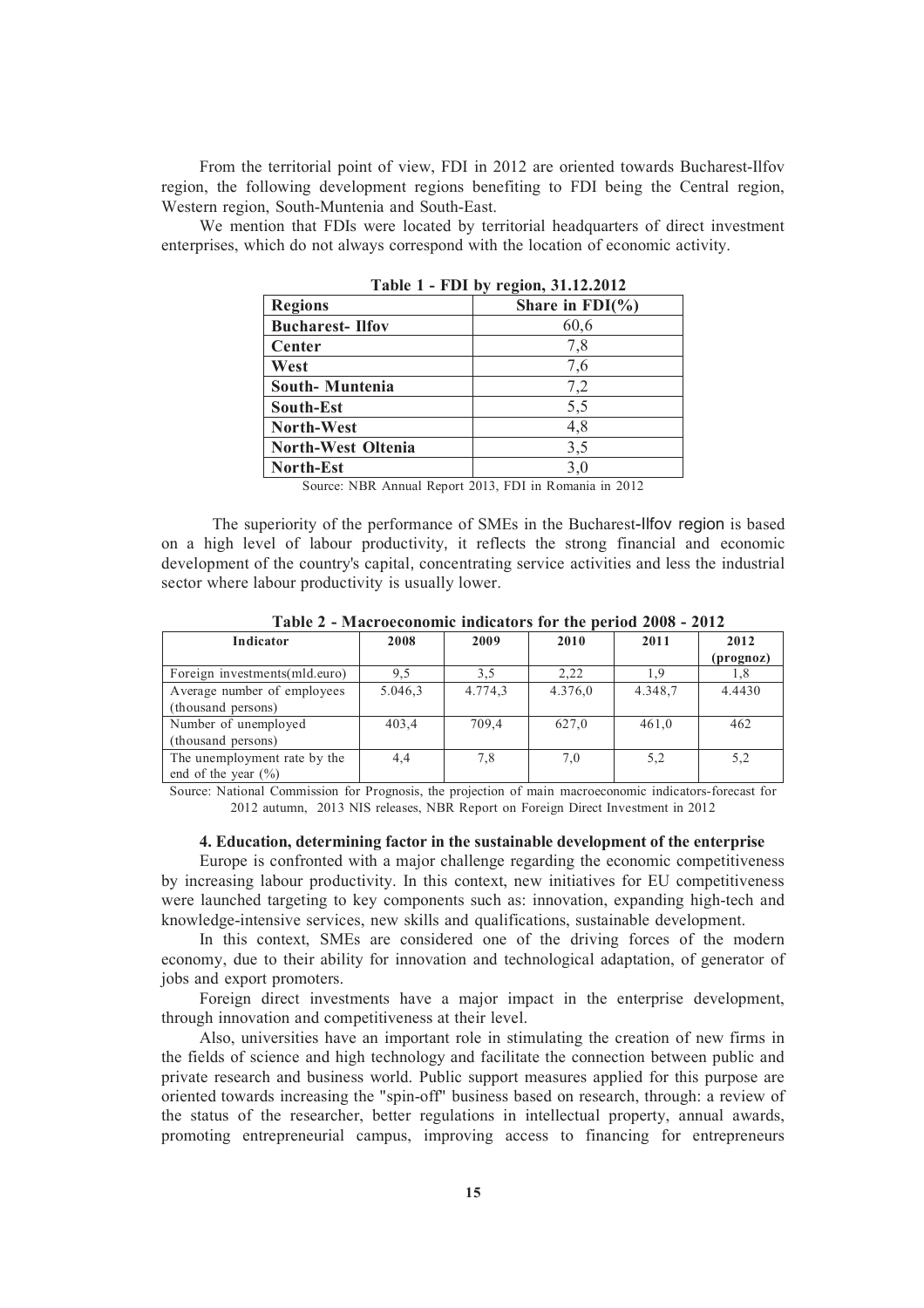students, support for business incubators and their certification, providing support for technology transfer centers oriented to result.

Promoting entrepreneurship became a strategic objective in public policy for growth and employment in Europe, especially with the increasing globalization of markets in the 90s. Subsequently, the spread of the global crisis has increased pressure on the economy, creating new challenges and stressing the need to develop a solid base for more innovative and creative entrepreneurs, able to bring economic recovery and create new jobs.

Entreprenorial education is a key factor in this process, with a positive impact on entrepreneur spirit of the young generation, the attitude and willingness to private initiative and finally, the role in economy and society.

Entrepreneurial abilities can transform ideas into actions, involving creativity, innovation, risk taking, the potential of project management and achieving goals. But only by suitable training individual talent can be taught, allowing the understanding of a given context, evaluating opportunities and risks, implementating the entrepreneurial initiative and starting a trade.

According to a 2012 study from the European Commission, the objectives of entrepreneurial education are related to the improvement of youth entrepreneurial skills, creativity and self-confidence, encourage innovative startups, increasing the role of entrepreneurs in the society and the economy. Although the entrepreneurial knowledge necessary for learning is growing, there are still several barriers in the development of entrepreneurial education, especially those regarding the finance and human resources.

School and teachers play an important role, but they should be supported by private companies and nonprofit organizations that can provide resources and experience.

As globalization increasingly affects the world economy, the dynamism of entrepreneurship is seen as a factor that contributes to strengthening the knowledge economy, solving social and environmental problems. Entrepreneurial policies are more closely correlated with those for innovation, geared on creating new products and services, by exploiting both valences of the knowledge economy.

Significant advances have occurred in recent years, when there were implemented a number of measures to promote entrepreneurial education both in the national education system as well as various training programs, though Romania does not have a national strategy for entrepreneurship education, as exists in many European countries.

A decisive step was made in 2009 by revising the curricula in the preuniversity education, entrepreneurial education being explicitly recognized as a cross-curricular objective and became part of the compulsory subject "technological education" taught in middle school and "applied economics" studied in all high schools regardless profile. Meanwhile many higher education institutions from all universities through the their curriculum provides entrepreneurial education in three distinct forms: bachelor, master and doctorate.

Junior Achievement Romania Organization implemented since 2003 optional programs for economic, entrepreneurial and vocational education in more than 1.000 public schools in partnership with the Ministry of Education.

Also, two other successful international programs the entrepreneurial development are "School for Startups Romania" and "Business Mentoring Program" as well as entrepreneurial development projects with similar goals within POSDRU.

In conclusion, the sustainability of an enterprise can be achieved by organizational culture, competence, approaching with caution both the periods of economic boom, but especially those of crisis, resistance to the desire of cutting costs in favor of cost optimization.

We believe that we can bring progress and sustainability in the business environment if we consider the solutions and not the product, the access and not choosinga a market, added value and not the price, education and not advertising and promotion. Also, analysing the